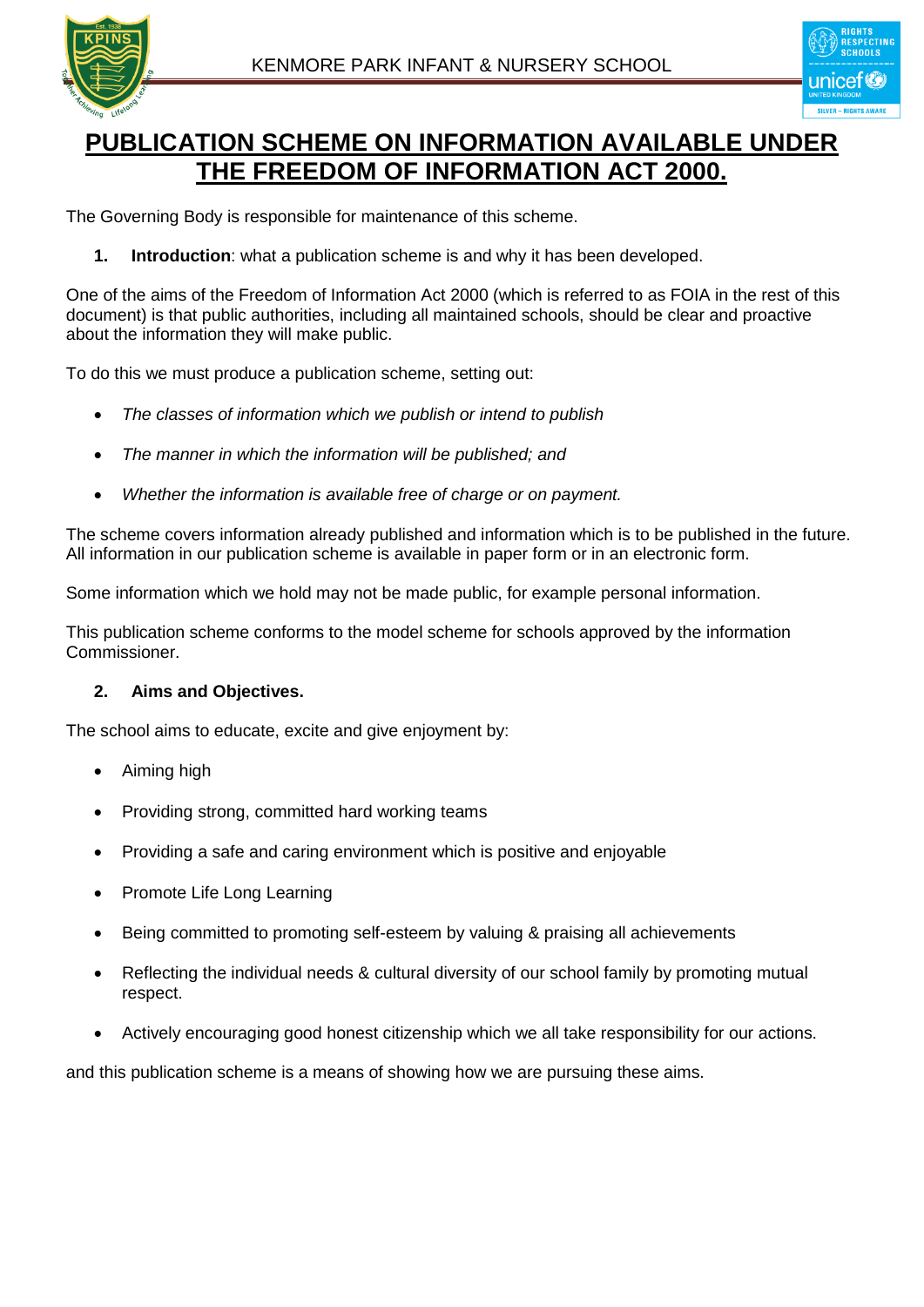



# **3. Categories of information published.**

The publication scheme guides you to information which we currently publish (or have recently published) or which we will publish in the future. This is split into categories of information known as "classes". These are contained in section 6 of the scheme.

The classes of information that we undertake to make available are organised into four broad topic areas:

School Prospectus – information published in the school prospectus

Governors' Documents – information published in the School Profile and in other governing body documents including the minutes.

Pupils & Curriculum – information about policies that relate to pupils and the school curriculum. School Policies and other information – related to the school – information about policies that relate to the school in general.

#### **4. How to request information**:

If you require a paper version of any of the documents within the scheme, please contact the school by telephone or letter. Contact details are set out below:

Email : [office@kpins.harrow.sch.uk](mailto:office@kpins.harrow.sch.uk)

Tel No: 020 8204 8759 Contact Address: Kenmore Park First School Moorhouse Road Kenton Middlesex **HA3 9JA** 

To help us process your request quickly, please clearly mark any correspondence: "PUBLICATION SCHEME REQUEST" (IN CAPITALS PLEASE). If the information you are looking for is not available via the scheme you can still contact the school to ask if we have if.

## **5. Paying for information**

Information published on our website if free, although you may incur costs from your internet service provider. If you do not have Internet access, you can access our website using the local library or Internet café.

Single copies of information covered by this publication are provided free unless stated otherwise in section 6. If your request means that we have to do a lot of photocopying or printing, or pay a large postage charge, or is for a priced item such as some printed publications or videos, we will let you know the cost before fulfilling your request. Where there is a charge this will be indicated by a  $E$  sign in the description box.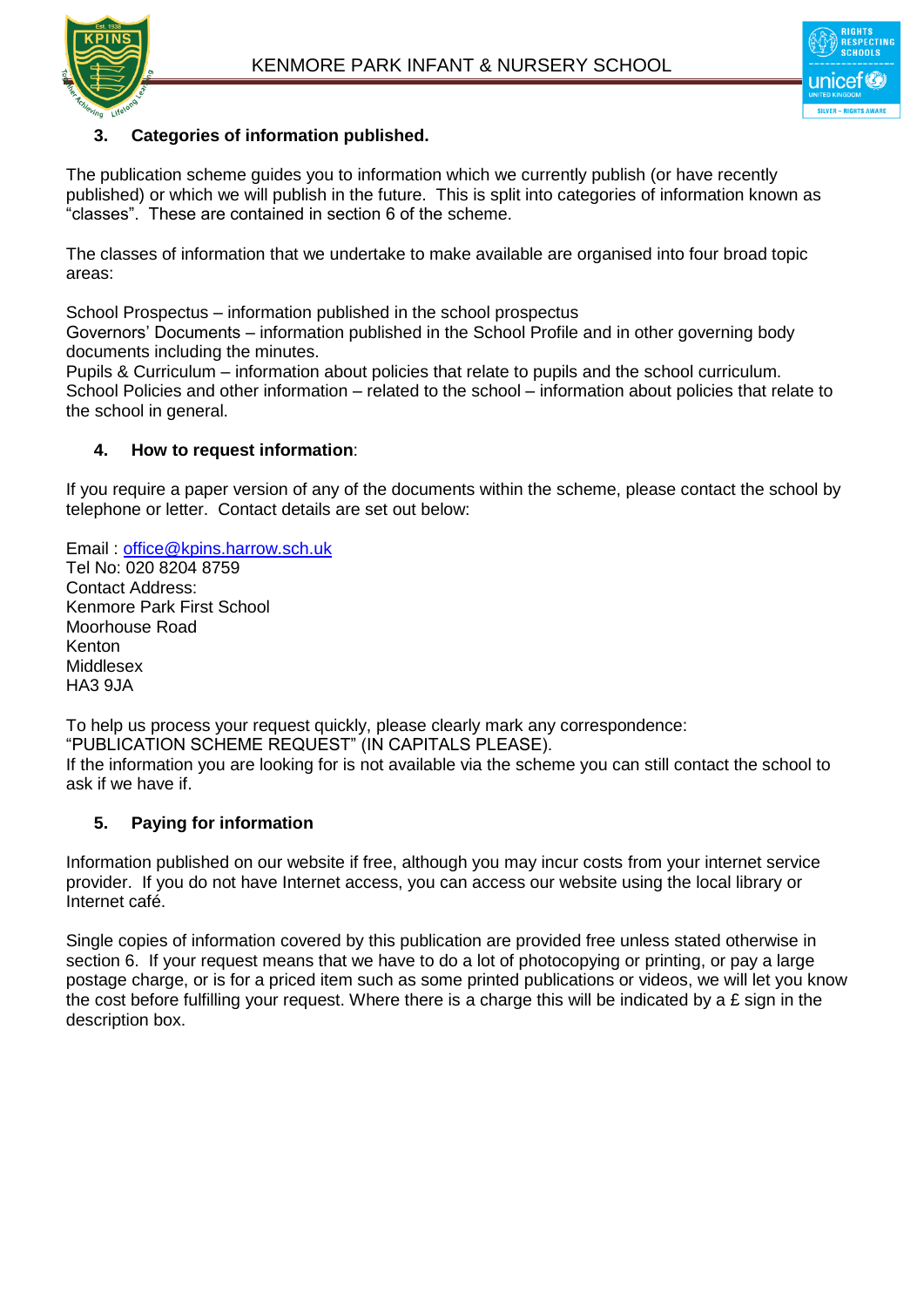

# **6. Classes of Information Currently Published**

School Prospectus – this section sets out information published in the school prospectus.

| <b>Class</b>                | <b>Description</b>                                                                                                                                                                                                                                                                                                                                                                                                                                                                                                                                                                                                                                                                                                                                                                                                                                                                                                                               |
|-----------------------------|--------------------------------------------------------------------------------------------------------------------------------------------------------------------------------------------------------------------------------------------------------------------------------------------------------------------------------------------------------------------------------------------------------------------------------------------------------------------------------------------------------------------------------------------------------------------------------------------------------------------------------------------------------------------------------------------------------------------------------------------------------------------------------------------------------------------------------------------------------------------------------------------------------------------------------------------------|
| School<br><b>Prospectus</b> | The statutory contents of the school prospectus are as follows, (other items may be<br>included in the prospectus at the school's discretion):                                                                                                                                                                                                                                                                                                                                                                                                                                                                                                                                                                                                                                                                                                                                                                                                   |
|                             | the name, address and telephone number of the school, and the type of school<br>٠<br>the names of the head teacher and chair of governors<br>٠<br>information on the school policy on admissions<br>$\bullet$<br>a statement of the school's ethos and values<br>$\bullet$<br>details of any affiliations with a particular religion or religious denomination,<br>the religious education provided, parents' right to withdraw their child from religious<br>education and collective worship and the alternative provision for those pupils<br>information about the school's policy on providing for pupils with special educational<br>$\bullet$<br>needs<br>number of pupils on roll and rates of pupils' authorised and unauthorised absences<br>٠<br>National Curriculum assessment results for appropriate Key Stages, with national<br>$\bullet$<br>summary figures<br>the arrangements for visits to the school by prospective parents |

Information relating to the governing body– this section sets out information published in governing body

documents.

| <b>Information to be published</b>                                                                                                                                                                        | <b>How the information can be</b><br>obtained | Cost            |
|-----------------------------------------------------------------------------------------------------------------------------------------------------------------------------------------------------------|-----------------------------------------------|-----------------|
| Class 1 – Who we are and what we do<br>(organisational information, structures, locations and<br>contacts)<br>This will be current information only                                                       | (hard copy and/or website)                    | 50p per<br>page |
| <b>Instrument of Government</b><br>$\bullet$<br>The Instrument of Government is the document which<br>records the name and category of the school and the<br>name and constitution of its governing body. | Hard copy through the school<br>office.       | 50p per<br>page |
| <b>Governing Body</b>                                                                                                                                                                                     |                                               |                 |
| The names and contact details of the governor of the<br>governing body, the term of office of each category of<br>governor if less than 4 years                                                           | The school website                            |                 |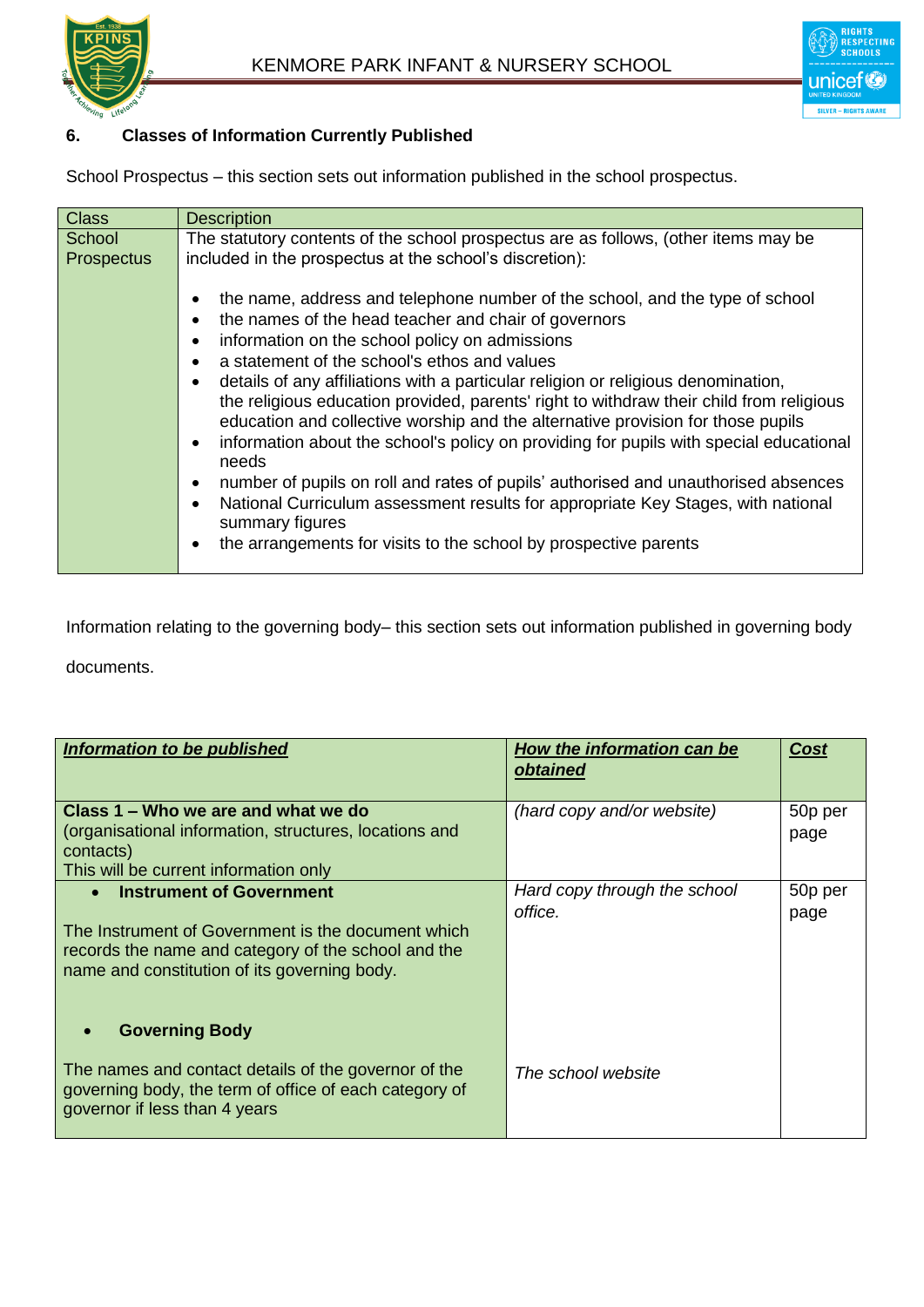

**unicef®** 

| <b>Information to be published</b>                         | <b>Hot the information can be</b> | <u>Cost</u> |  |
|------------------------------------------------------------|-----------------------------------|-------------|--|
|                                                            | <b>obtained</b>                   |             |  |
|                                                            |                                   |             |  |
|                                                            |                                   |             |  |
| <b>School session times and term dates</b><br>$\bullet$    | Hard copy (school newsletter)     | 50p per     |  |
|                                                            |                                   | page        |  |
| Details of school session times and dates of school terms  |                                   |             |  |
| and holidays.                                              |                                   |             |  |
|                                                            |                                   |             |  |
| <b>Location and contact information</b>                    |                                   |             |  |
|                                                            | Hard copy and also via the school |             |  |
|                                                            |                                   |             |  |
| The address, telephone number and website to the           | website                           | 50p per     |  |
| school together with the names of key personnel            |                                   | page        |  |
|                                                            |                                   |             |  |
| Class 2 - What we spend and how we spend it                | Hard copy through the school      | 50p per     |  |
| Financial information about projected and actual income    | office                            |             |  |
|                                                            |                                   | page        |  |
| and expenditure, procurement, contracts and financial      |                                   |             |  |
| audit,                                                     |                                   |             |  |
| Current and previous two financial years as a minimum,     |                                   |             |  |
| Annual budget plan and financial statements<br>$\bullet$   |                                   |             |  |
|                                                            |                                   |             |  |
| Details of the individual School Budget distributed by the | Hard copy through the school      | 50p per     |  |
| Local Authority and the school's annual income and         | office                            |             |  |
|                                                            |                                   | page        |  |
| expenditure returns.                                       |                                   |             |  |
|                                                            |                                   |             |  |
| <b>Capital funding</b>                                     |                                   |             |  |
|                                                            | Hard copy through the school      | 50p per     |  |
| Details of the capital funding allocated to the school     | office                            | page        |  |
| together with information on related building projects and |                                   |             |  |
| other capital projects.                                    |                                   |             |  |
|                                                            |                                   |             |  |
|                                                            |                                   |             |  |
| <b>Additional funding</b><br>$\bullet$                     | Hard copy through the school      | 50p per     |  |
|                                                            | office                            | page        |  |
| Income generation schemes and other sources of             |                                   |             |  |
| funding.                                                   |                                   |             |  |
|                                                            |                                   |             |  |
| <b>Procurement and contracts</b>                           |                                   |             |  |
|                                                            | Hard copy through the school      | 50p per     |  |
| Details of procedures used for the acquisition of goods    | office                            | page        |  |
| and services. Details of contracts that have gone through  |                                   |             |  |
|                                                            |                                   |             |  |
| a formal tendering process.                                |                                   |             |  |
|                                                            |                                   |             |  |
| Pay policy<br>$\bullet$                                    |                                   |             |  |
|                                                            |                                   |             |  |
| The statement of the school's policy and procedures        | Hard copy and / or website        | 50p per     |  |
| regarding teachers' pay.                                   |                                   | page        |  |
|                                                            |                                   |             |  |
| <b>Governors' allowances</b>                               |                                   |             |  |
|                                                            | Hard copy and / or website        |             |  |
|                                                            |                                   | 50p per     |  |
| Details of allowances and expenses that can be claimed     |                                   |             |  |
| or incurred.                                               |                                   | page        |  |
|                                                            |                                   |             |  |
|                                                            |                                   |             |  |
|                                                            |                                   |             |  |
|                                                            |                                   |             |  |
|                                                            |                                   |             |  |
|                                                            |                                   |             |  |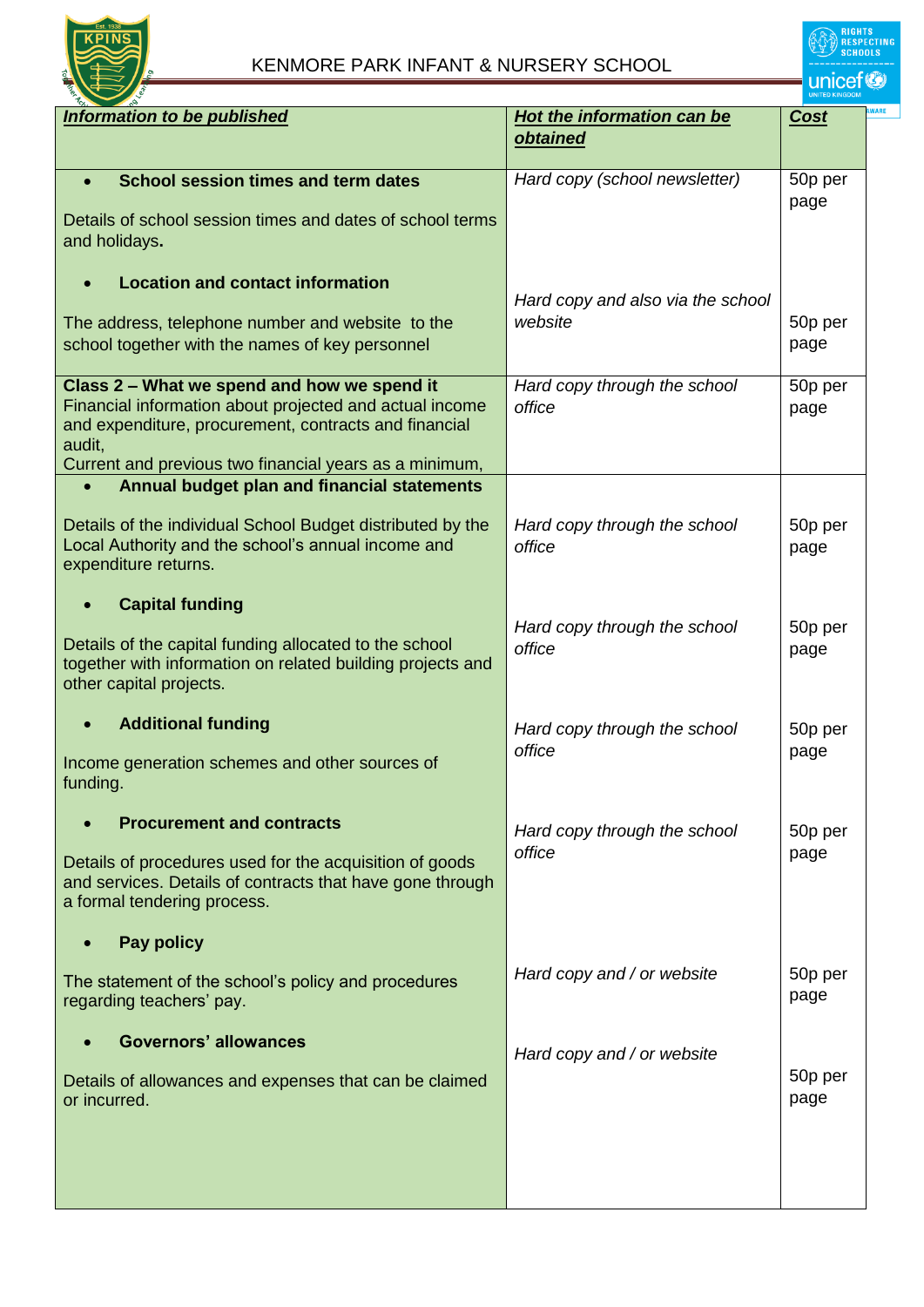

| <b>Information to be published</b>                           | How the information can be    | Cost    |
|--------------------------------------------------------------|-------------------------------|---------|
|                                                              | obtained                      |         |
|                                                              |                               |         |
| Class 3 – What our priorities are and how we are             | (hard copy through the school | 50p per |
| doing                                                        | office.                       | page    |
| Strategies and plans, performance indicators, audits,        |                               |         |
| inspections and reviews.                                     |                               |         |
| Current information as a minimum                             |                               |         |
|                                                              |                               |         |
| <b>School profile</b><br>$\bullet$                           | Hard copy through the school  | 50p per |
| Government - supplied performance data                       | office.                       | page    |
| Summary of last Ofsted report                                |                               |         |
| The required narrative sections covering areas such as:      |                               |         |
| successes during the year; areas of improvement; efforts     |                               |         |
| to meet the individual needs of every child; pupil's health, |                               |         |
| safety and support; post Ofsted action plan; and links       |                               |         |
| with parents and the community.                              |                               |         |
| (*the full Ofsted report is also available)                  |                               |         |
|                                                              |                               |         |
| <b>Performance management Information</b>                    |                               |         |
|                                                              | Hard copy and / or website    | 50p per |
| Appraisal policy and procedures adopted by the               |                               | page    |
| Governing body.                                              |                               |         |
|                                                              |                               |         |
| <b>School future plans</b>                                   |                               | 50p per |
|                                                              | Hard copy through the school  | page    |
| Any major proposals for the future of the school.            | office.                       |         |
|                                                              |                               |         |
| Safeguarding                                                 |                               |         |
|                                                              |                               | 50p per |
| The policies and procedures that are in place to ensure      | Hard copy through the school  | page    |
| that functions are exercised with a view to safeguarding     | office.                       |         |
| and promoting the welfare of children in compliance with     |                               |         |
|                                                              |                               |         |
| any guidance issued by the Secretary of State.               |                               |         |
|                                                              |                               |         |
|                                                              |                               |         |
|                                                              |                               |         |
| <b>Class 4 - How we make decisions</b>                       | Hard copy through the school  | 50p per |
| Decision-making processes and records of decisions.          | office                        | page    |
| Current and previous three years as a minimum.               |                               |         |
| <b>Admission Policy/decisions</b>                            | Hard copy through the school  | 50p per |
|                                                              | office                        | page    |
| The school's admission arrangements and procedures           |                               |         |
| together with information about the right to appeal.         |                               |         |
| Individual admission decisions would not be expected to      |                               |         |
|                                                              |                               |         |
| be published, but information on application                 |                               |         |
| numbers/patterns of successful applications (including       |                               |         |
| criteria on which applications were successful) if this      |                               |         |
| information is held by the school.                           |                               |         |
|                                                              |                               |         |
| Minutes of meeting of the governing body and                 |                               |         |
| its sub-committees                                           |                               |         |
|                                                              |                               |         |
| Approved minutes will be published as soon as                | Hard copy through the school  | 50p per |
| practicable with the exception of information that is        | office                        | page    |
| properly considered to be private to the meeting.            |                               |         |
|                                                              |                               |         |
|                                                              |                               |         |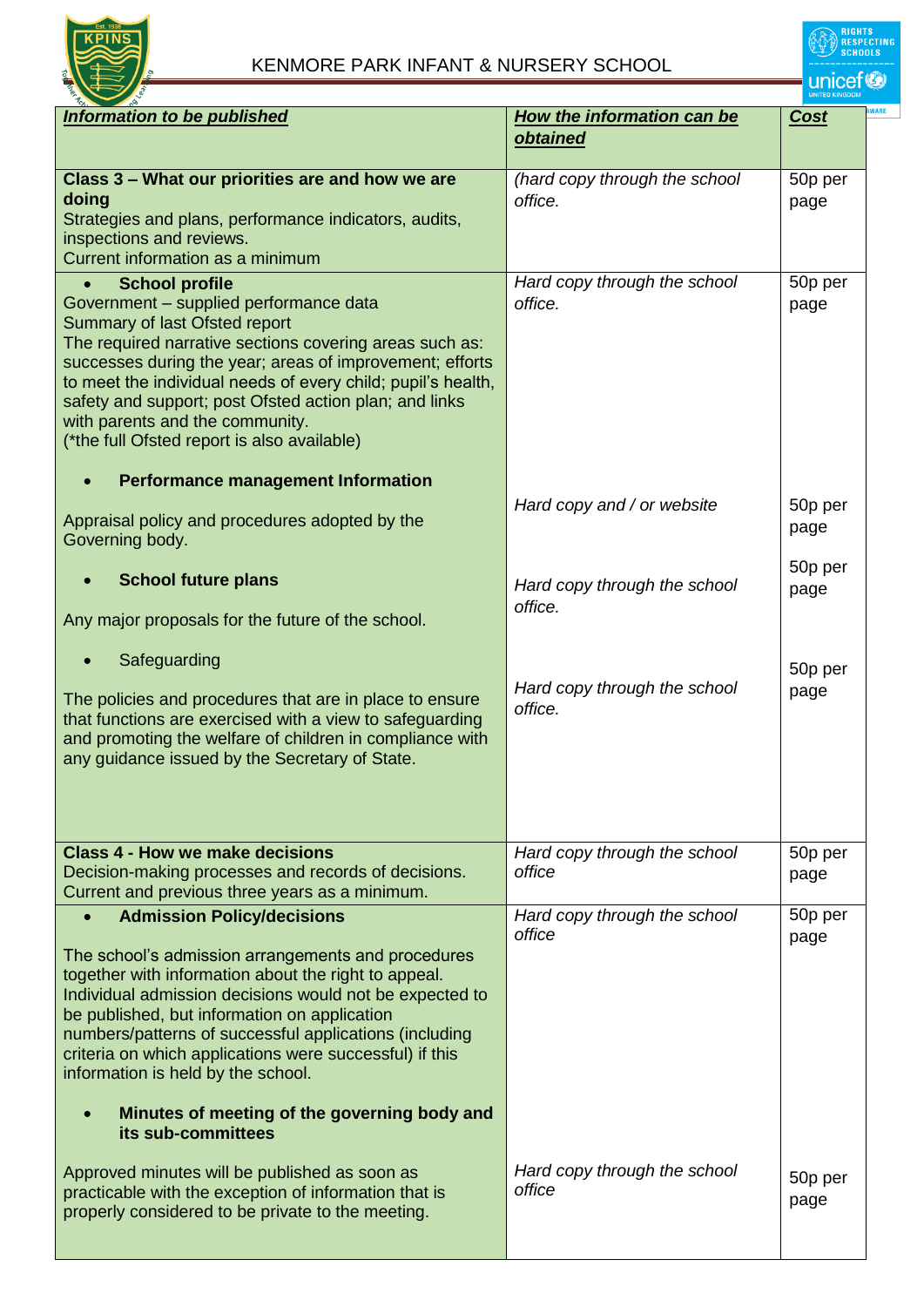

| <b>Information to be published</b>                                                                                                                                                                                                                                                                                                                                                                                                                      | How the information can be<br>obtained  | Cost            |
|---------------------------------------------------------------------------------------------------------------------------------------------------------------------------------------------------------------------------------------------------------------------------------------------------------------------------------------------------------------------------------------------------------------------------------------------------------|-----------------------------------------|-----------------|
| <b>Class 5 - Other policies and procedures</b><br>Current written protocols, policies and procedures for<br>delivering our services and responsibilities.<br>Current information only.                                                                                                                                                                                                                                                                  | Hard copy and / or website              | 50p per<br>page |
| <b>School policies</b><br>This will include school policies and procedures together<br>with other information related to the school such as<br>charging and remissions policy, health and safety and<br>risk assessment, complaints procedure, staff conduct<br>policy, discipline and grievance policies, pay policy,<br>staffing structure implementation plan. It will also include<br>policies and procedures for handling information<br>requests. | Hard copy and / or website              | 50p per<br>page |
| <b>Pupil and curriculum policies</b>                                                                                                                                                                                                                                                                                                                                                                                                                    |                                         |                 |
| This will include such policies as home-school<br>agreement, curriculum, sex education, special<br>educational needs, accessibility, race equality, collective<br>worship and pupil discipline.                                                                                                                                                                                                                                                         | Hard copy through the school<br>office. | 50p per<br>page |
| Records management and personal data<br>policies<br>This will include information security policies, records<br>retention destruction and archive policies and data<br>protection (including data sharing) policies.                                                                                                                                                                                                                                    | Hard copy through the school<br>office. | 50p per<br>page |
| <b>Equality and diversity</b><br>This will include policies, schemes, statements,<br>procedures and guidelines relating to equal opportunities.<br>Policies and procedures for the recruitment of                                                                                                                                                                                                                                                       | Hard copy through the school<br>office. | 50p per<br>page |
| staff                                                                                                                                                                                                                                                                                                                                                                                                                                                   |                                         |                 |
| If vacancies are advertised as part of recruitment policies<br>details of current vacancies will be readily available.                                                                                                                                                                                                                                                                                                                                  | Hard copy and / or website              | 50p per<br>page |
| <b>Charging regimes and policies</b>                                                                                                                                                                                                                                                                                                                                                                                                                    |                                         |                 |
| Details of any statutory charges regimes will be provided.                                                                                                                                                                                                                                                                                                                                                                                              | Hard copy and / or website              | 50p per<br>page |
|                                                                                                                                                                                                                                                                                                                                                                                                                                                         |                                         |                 |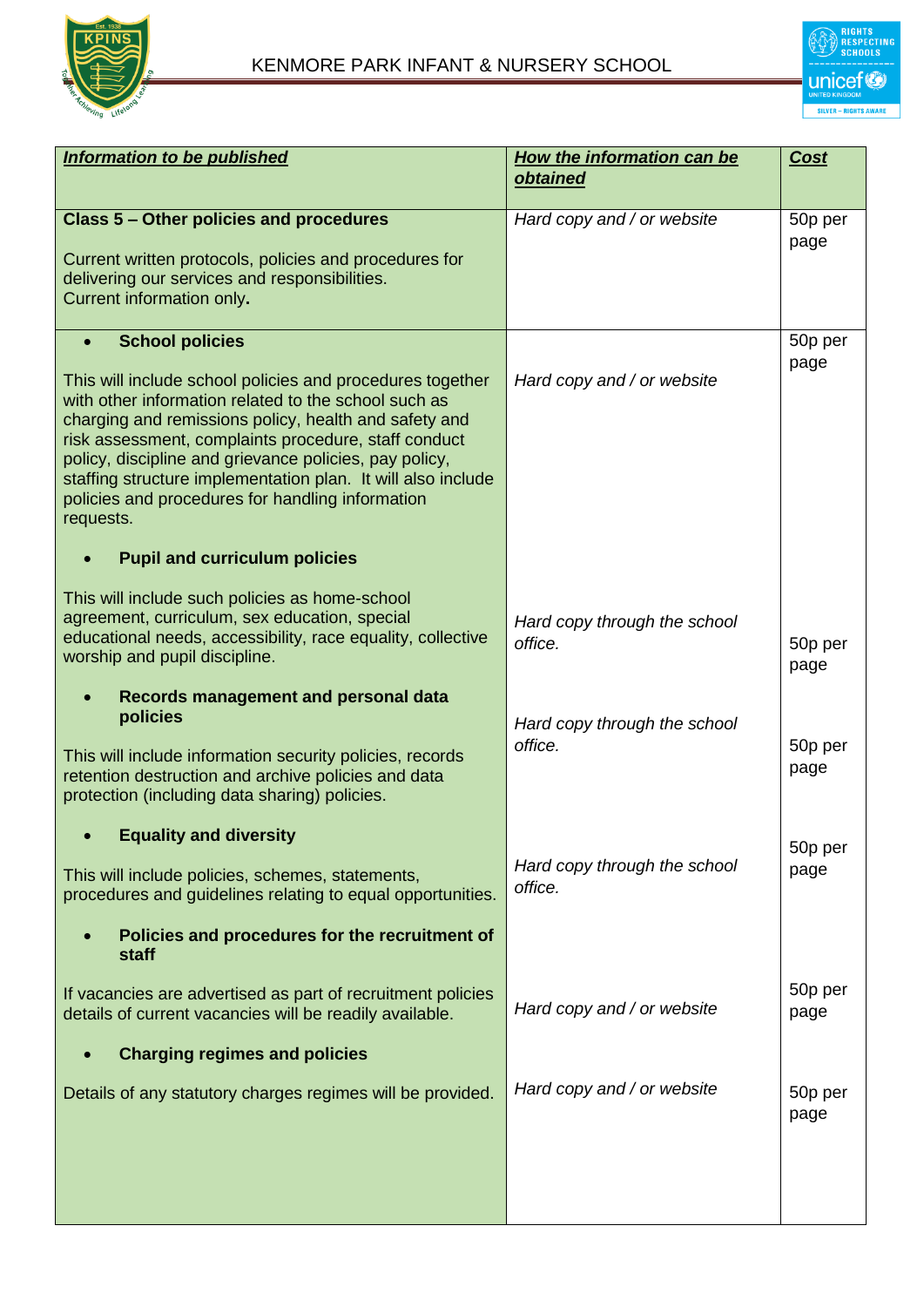

| Information to be published                                                                                                                                                                                                                                                                                                                                                              | How the information can be              | <b>Cost</b>     |
|------------------------------------------------------------------------------------------------------------------------------------------------------------------------------------------------------------------------------------------------------------------------------------------------------------------------------------------------------------------------------------------|-----------------------------------------|-----------------|
|                                                                                                                                                                                                                                                                                                                                                                                          | obtained                                |                 |
| <b>Class 6 - List and registers</b>                                                                                                                                                                                                                                                                                                                                                      | Hard copy through the school            | 50p per         |
| Currently maintained list and registers only                                                                                                                                                                                                                                                                                                                                             | office                                  | page            |
| <b>Curriculum circulars and statutory</b><br>$\bullet$<br><b>instruments</b><br>Statutory Instruments (for example Regulations)<br>departmental circulars and administrative memoranda<br>sent to the Head Teacher/Governing Body concerning<br>the curriculum.                                                                                                                          | Hard copy through the school<br>office  | 50p per<br>page |
| <b>Disclosure logs</b><br>$\bullet$                                                                                                                                                                                                                                                                                                                                                      |                                         |                 |
| Disclosure logs can be made available on request.                                                                                                                                                                                                                                                                                                                                        | Hard copy through the school<br>office. | 50p per<br>page |
| <b>Asset register</b>                                                                                                                                                                                                                                                                                                                                                                    |                                         |                 |
| The information from capital asset registers will be made<br>available.                                                                                                                                                                                                                                                                                                                  | Hard copy through the school<br>office. | 50p per<br>page |
| Any information the school is currently legally<br>$\bullet$<br>required to hold in publicly available registers.                                                                                                                                                                                                                                                                        |                                         |                 |
| The services we offer                                                                                                                                                                                                                                                                                                                                                                    |                                         |                 |
| Information about the service the school provides<br>including leaflets, guidance, and newsletters. Current<br>information only.                                                                                                                                                                                                                                                         | Hard copy through the school<br>office. | 50p per<br>page |
| Generally this is an extension of part o he first class of<br>information and may also relate to information covered in<br>other classes. Examples of services that could be<br>included here are:<br><b>Extra-curricular activities</b><br>Out of school clubs<br><b>School publications</b><br>Services for which the school is entitled to<br>recover a fee, together with those fees | Hard copy through the school<br>office. | 50p per<br>page |
| Leaflets, booklets and newsletters.<br>$\bullet$                                                                                                                                                                                                                                                                                                                                         |                                         |                 |